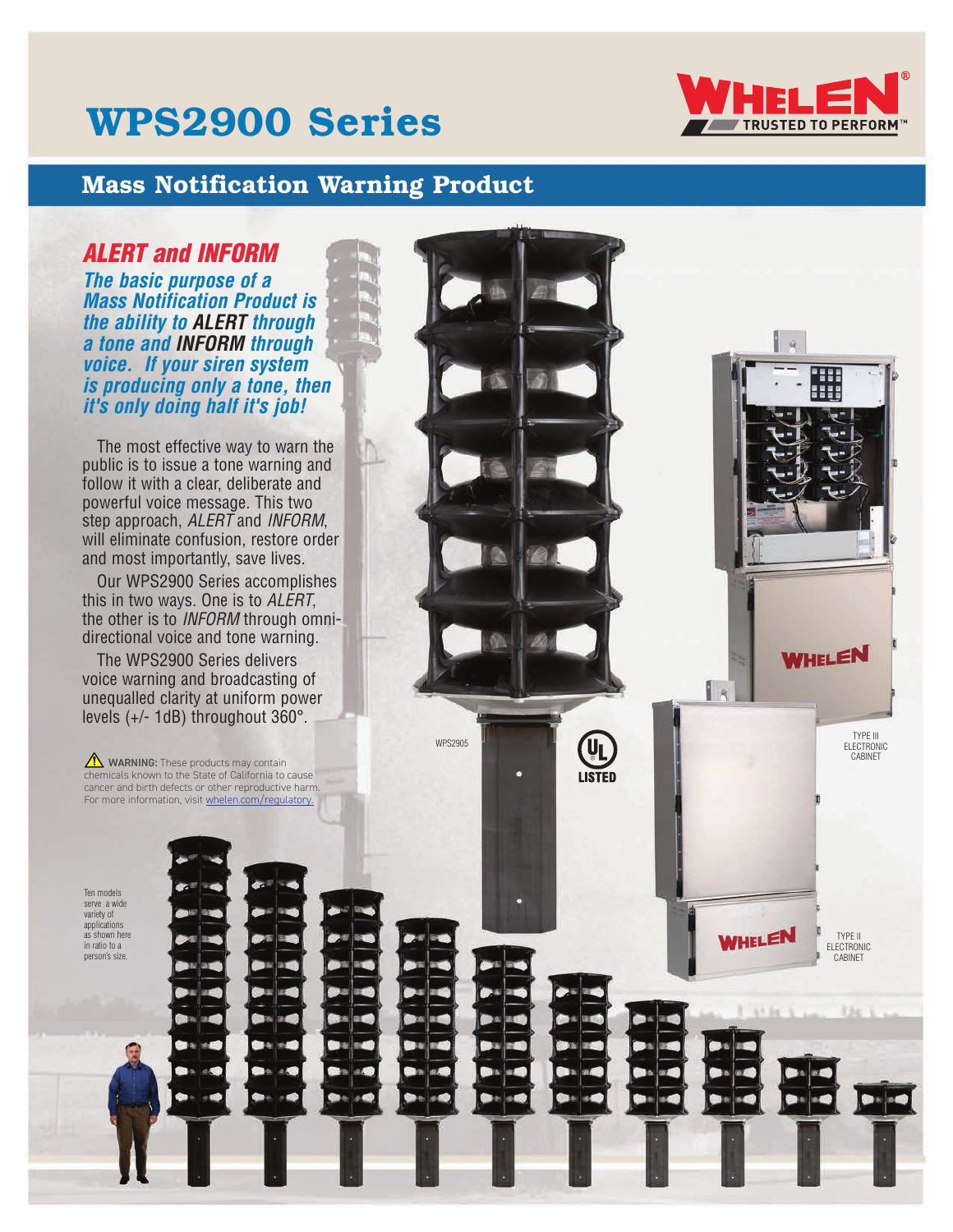# WPS2900 Series

# **WHELEN**<sup>®</sup>

## Public and Industrial Warning for Every Application

#### *WHELEN EZ-PULL™ SPEAKER DRIVER*







Notice in these photos how easy it is to remove a 2900 Series speaker driver. Each speaker cell uses one *EZ-PULL* 400 watt driver, eliminating distortion and power loss that occurs from mixing the outputs of multiple speaker drivers in a cell - as found in competitive products. The EZ-PULL driver is Whelen Engineering's latest innovation. A handled plate connected to our 400 watt driver is an industry first. *Serviceability has never been easier!*

#### *WHELEN'S 2900 SERIES*



Whelen 400 Watt Speaker Driver shown with Standard 100 Watt Speaker Driver.



Whelen WPS2910 installed on Whelen WPS2900 Series products are wind-tunnel tested to insure performance and reliability in the most trying conditions.





site in Columbus, Georgia



## *SIX STANDARD WARNING TONES*

| <b>TONF</b>     | TONE SYMBOL                         | <b>FREQUENCY</b> | <b>SWFFP RATE</b>  |  |  |
|-----------------|-------------------------------------|------------------|--------------------|--|--|
| <b>WAIL</b>     | WWWWWWWWW                           | $410 - 675$      | 4 sec/1 sec        |  |  |
| <b>ALERT</b>    |                                     | 560              | Steady             |  |  |
| HI/LO           |                                     | 465/650          | $.8$ sec/ $.8$ sec |  |  |
| <b>ATTACK</b>   | MWWWWWWWWWWWWWWWWWWWWWWWWW          | $410 - 490$      | $1$ sec/ $1$ sec   |  |  |
| <b>AIR HORN</b> |                                     | $465 - 650$      | Modulated/1.6 sec  |  |  |
| <b>WHOOP</b>    | /////////////////////////////////// | 300 - 465        | 3                  |  |  |

 $\sqrt{\phantom{a}}\phantom{a}$  WARNING: These products may contain chemicals known to the State of California to cause cancer and birth defects or other reproductive harm. For more information, visit whelen.com/regulatory.

#### *PRODUCT FEATURES*

- Choice of one to ten omni-directional speaker cells assembled in a vertical column
- Ten models, 400 Watts to 4,000 Watts
- All WPS2900 speaker cells include our high efficiency 400 watt *EZ-PULL* speaker drivers
- 50' (15.24m) cable included
- Pole top mounting bracket included
- Two or three compartment natural finish aluminum cabinet or stainless steel
- Public address capability, live voice and pre-recorded messages
- Battery powered, minimum of 30 minutes of full power output with batteries of our recommendation
- AC temperature compensated "tri-mode" 10 amp battery charger
- Local controls or remote controls
- Independent power amplifiers, one per 400 watt speaker driver
- Electronic controller
- Tone generator timer
- Local control push buttons
- **SLIDEOUT<sup>™</sup> battery tray**
- **RDVM1G** Digital voice 1-28 message capability
- Battery switch

#### *PRODUCT OPTIONS*

**L31H\*F4 - Top Cell of 2900 Series** high dome warning beacon, 24 VDC ■ **VALERT\* -** VisuAlert™ omni-directional visual LED warning lighting ■ **SBC280 -** Solar power **<sup>1</sup>** ■ Alternate tone set **WPSBATT - Delco S2000 or Interstate** Workaholic 31-MHD batteries ■ **WPSNCMIC -** Noise cancelling microphone VALERTR Visual Warning L31LRF4

#### *NOTES:*

- **1** Solar power option includes Two -
- 80 watt panels, mounting bracket and regulator **\***Specify color **A**=Amber, **B**=Blue, **R**=Red, **C**=White/Clear
- **BLUE** type in the "callout ■" indicates a Whelen model number



SBC280 Solar Power Option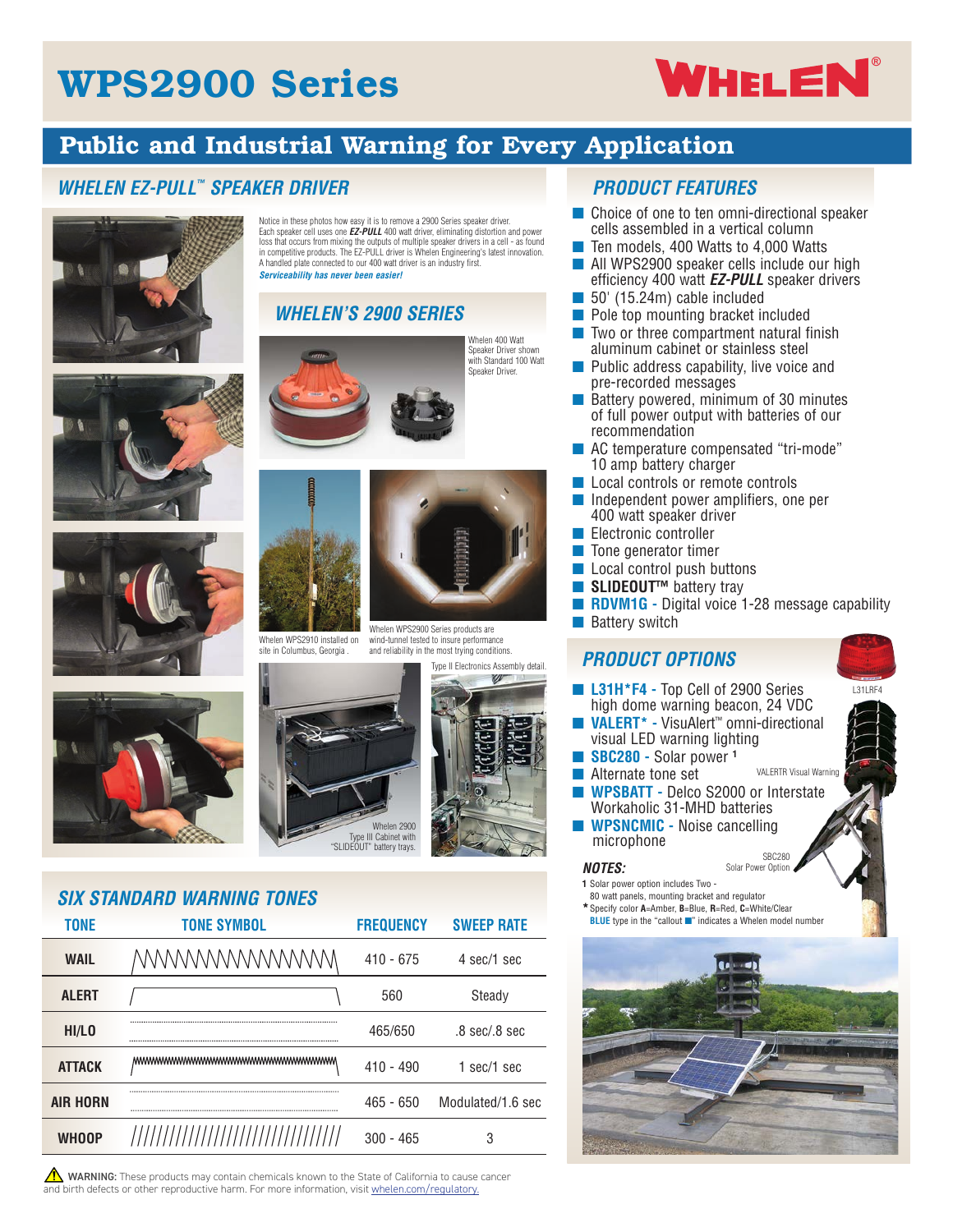

#### *ACTIVATION CONTROLS*

Our VHF High and UHF activation control packages include the following:

- ■ Radio
- Radio interface
- Tone or digital squelch
- 3-5dB Gain omni-directional antenna with bracket
- 35' (10.67m) of RG58 antenna cable
- Polyphaser
- SI TEST<sup>®</sup>
- Low battery alarm (two-way only)

Other features are dependant upon one or two-way controls. Whelen equipment can be interfaced with many different types of two-way radio communications products and systems from ACE, Motorola's MOSCAD, FSK, including 800Mhz trunking, Narrow-Band and VHF. The following is available as standard options. Contact factory for special applications.

#### *ONE-WAY CONTROLS*

- **AUXIN** Auxiliary board for contact closure activation
- **D2030LL** 10 digit DTMF landline activation
- **D2030NV 10 digit DTMF VHF High-Band** Narrow-Band / 138-174 Mhz
- ■ **D2030NU -** 10 digit DTMF UHF Narrow-Band / 450-470 Mhz
- **WPSTTU** Two-tone sequential option

#### *TWO-WAY CONTROLS*

- **AUXCS** Two-way contact closure activation and status board
- C2030LL Two-way landline activation
- **C2030NV 10 Digit DTMF VHF High-Band** Narrow-Band / 138-174 Mhz
- ■ **C2030NU -** 10 digit DTMF UHF Narrow-Band 450-470 Mhz

#### *OPTIONS:*

*SI TEST*

■ AC power On/Off

operation

operation

- **STATUS** Cabinet window LED Status Indicator
- **PGINT** Paging interface to interface Whelen audio, voice and tones with existing paging systems
- ■ **INTRUWPS -** Intrusion alarm (available with two-way only)

*LIVE PUBLIC ADDRESS AND PRE-RECORDED MESSAGES*

*ALERT* and *INFORM!* This two-step

■ Live public address standard ■ From 1 to 28 verbal messages and

be programmed into all modules ■ Variable length messaging standard

Only Whelen's diagnostic silent test, SI TEST, fully exercises the system without disturbing the public. Diagnostic SI TEST information includes the following:

■ DC power at operational levels

■ Partial speaker driver / power amplifier

■ Full speaker driver / power amplifier

procedure is accomplished through live public address and pre-recorded voice messages. Notify YOUR community, base or campus with messages specific to YOUR needs.

musical renditions of varying lengths may

Whelen products are pre-assembled, pre-wired and tested at our facility to ensure product quality and reliability!



Testing Station



2900 Series Speakers Assembly



Type II Cabinet Assembly



Type III Cabinet Assembly





WARNING: These products may contain chemicals known to the State of California to cause cancer and birth defects or other reproductive harm. For more information, visit whelen.com/regulatory.